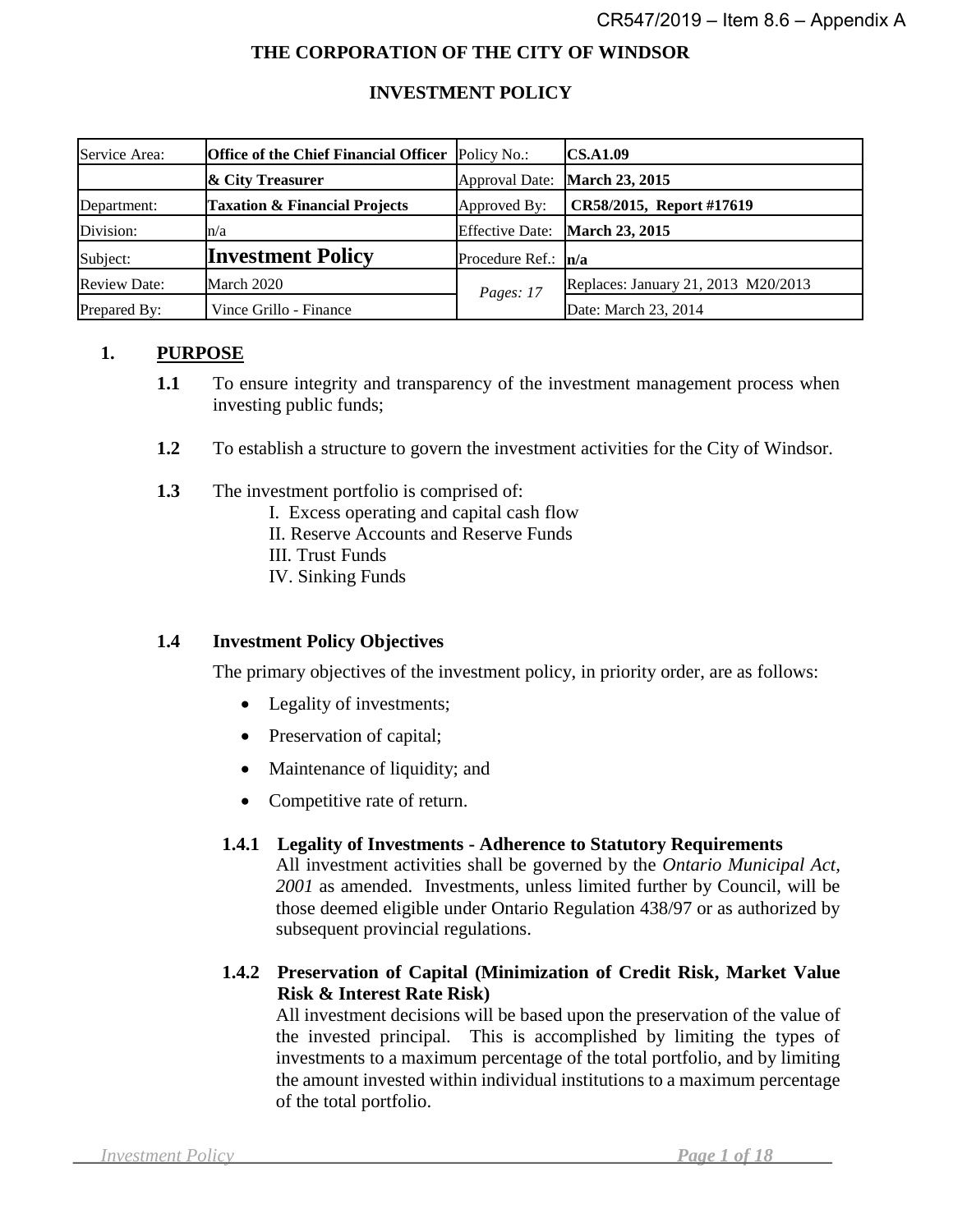Staff shall endeavor to mitigate credit, market value and interest rate risk as follows:

# **Credit Risk**:

- Limiting investments to safer types of securities based on credit ratings;
- Vetting investment alternatives offered by the financial institutions, broker/dealers, intermediaries, and advisers against the stated credit limits;
- Setting dollar limits on the size of portfolio investments in asset sectors (fixed income and equities) and in individual credit names in accordance and as restricted by the Municipal Act.

#### **Market Value Risk:**

- Limiting investments, which are subject to market value fluctuations, to funds which are not required on a short-term basis (i.e. over 10 years)
- Diversifying the investment portfolio so that potential losses (if any) on individual securities will be minimized

# **Interest Rate Risk:**

- Structuring the investment portfolio so that securities mature to meet ongoing cash flow requirements, thereby reducing the need to sell securities on the open market prior to maturity;
- Investing operating funds primarily in shorter-term securities or approved liquid investment pools;
- Use and diversification of longer-term holdings to mitigate effects of interest rate volatility;
- Investing in shares or equities of Canadian corporations through a legislatively approved government investment pool, in accordance and as restricted by the Municipal Act.

# **1.4.3 Maintenance of Liquidity**

The term liquidity implies a high degree of marketability and a high level of price stability.

The portfolio shall be structured to maintain a proportionate ratio of short, medium and long-term maturities to meet the funding requirements of the Corporation. The investment portfolio shall remain sufficiently liquid to meet all operating or cash flow requirements and limit temporary borrowing requirements. This shall be done where possible by structuring the portfolio such that securities mature concurrent with anticipated cash demands. Furthermore, since all possible cash demands cannot be anticipated, the portfolio shall consist largely of securities with active secondary or resale markets. A portion of the portfolio may be placed in local government investment pools which offer liquidity for short-term funds.

Therefore important liquidity considerations include a reliable cash flow forecast outlining timing requirements of funds, a contingency to cover the possibility of unplanned requirement of funds, and an expectation of reliable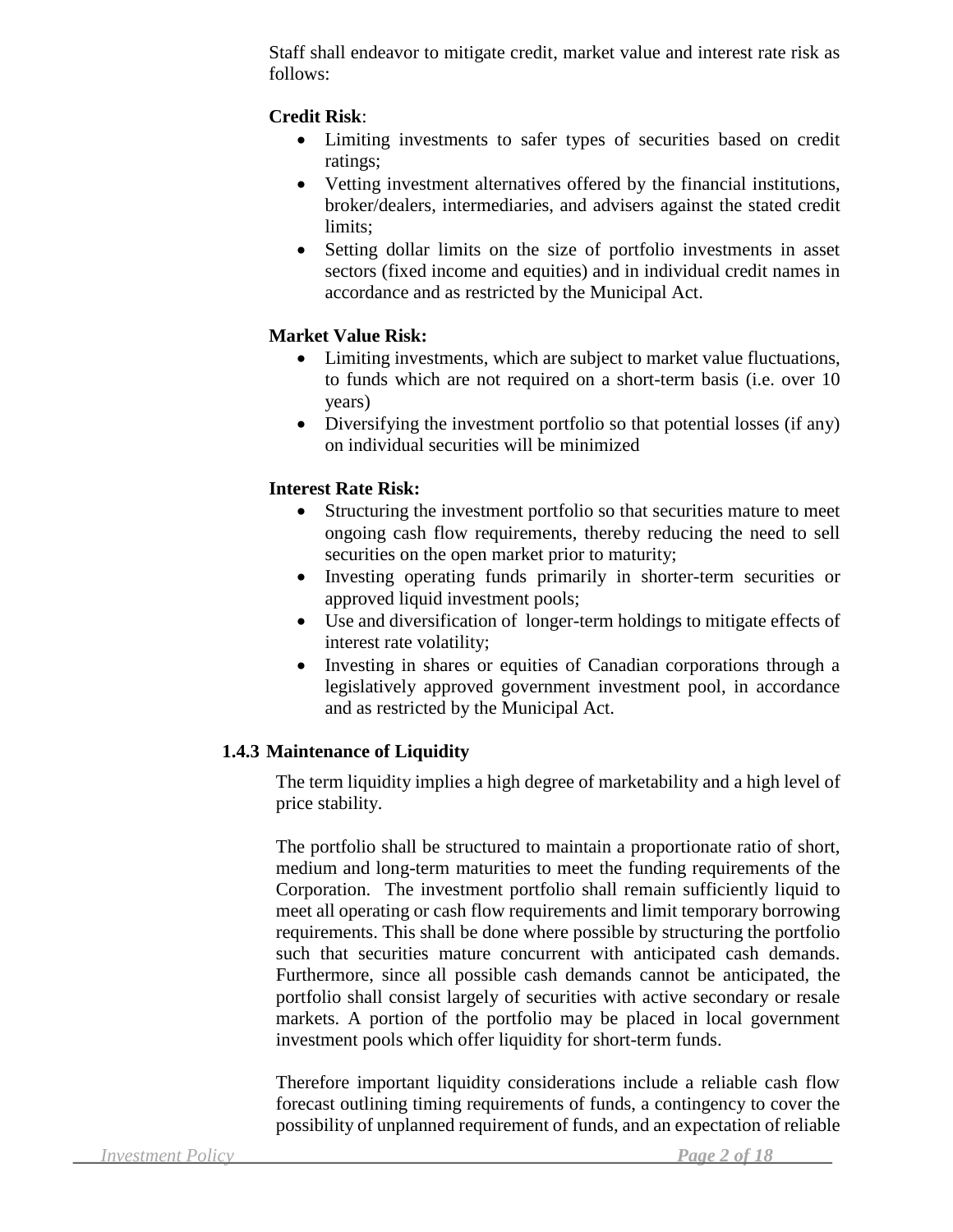secondary marketability of investments prior to maturity. If cash flows are unpredictable, liquidity should be kept high in order to cope with unplanned events.

# **1.4.4 Competitive Rate of Return (Overall Yield)**

Investment yields can only be sought within the boundaries set by the four foregoing objectives. Higher yields are best obtained by taking advantage of the interest rate curve of the capital market, which normally yields higher rates of return for longer-term investments. Yields will also fluctuate by institution as per individual credit ratings (greater risk confirmed by a lower credit rating) and by the type of capital instrument invested in. For example an instrument of a small trust company would normally have a slightly higher yield than a major bank, and capital instruments that are non-callable will have a lower yield than instruments, which are callable.

# **2. SCOPE**

- 2.1 It is understood that the policy and procedures herein shall govern the investment activities of the Corporation's Operating, Capital and Reserve Funds as well as Trust and Sinking Funds. This investment policy applies to all investments made by the City on its own behalf and, where appropriate or as deemed required, on behalf of and its agencies, boards, commissions, and wholly owned subsidiaries including any new funds created by the City unless specifically directed otherwise by City Council.
- **2.2** Agencies, boards, commissions, and wholly owned corporations incorporated by the City under Section 203 of the Municipal Act 2001, may only invest in instruments prescribed by Section 418 of the Ontario Municipal Act, 2001 as amended and by Ontario Regulation 438/97 or as authorized by subsequent provincial regulation. Therefore consideration of this policy is recommended in the establishment of their respective policies.

# **3. RESPONSIBILITY**

- **3.1 Chief Administrative Officer (CAO) & City Clerk or others as directed by City Council** are authorized to:
	- **3.1.2** Execute and sign agreements on behalf of the Corporation.

# **3.2 Chief Financial Officer (CFO) and City Treasurer or designate** is:

- **3.2.1** Responsible for providing to City Council, each year or more frequently as specified by the City Council, an investment report;
- **3.2.2** As restricted in Section 4.8 of this policy, authorized to enter into arrangements with banks, investment dealers and brokers, and other financial institutions for the purchase, sale, redemption, issuance, transfer and safekeeping of securities, all in the name of the Corporation or in the name of a Trust or Sinking fund as approved by City Council.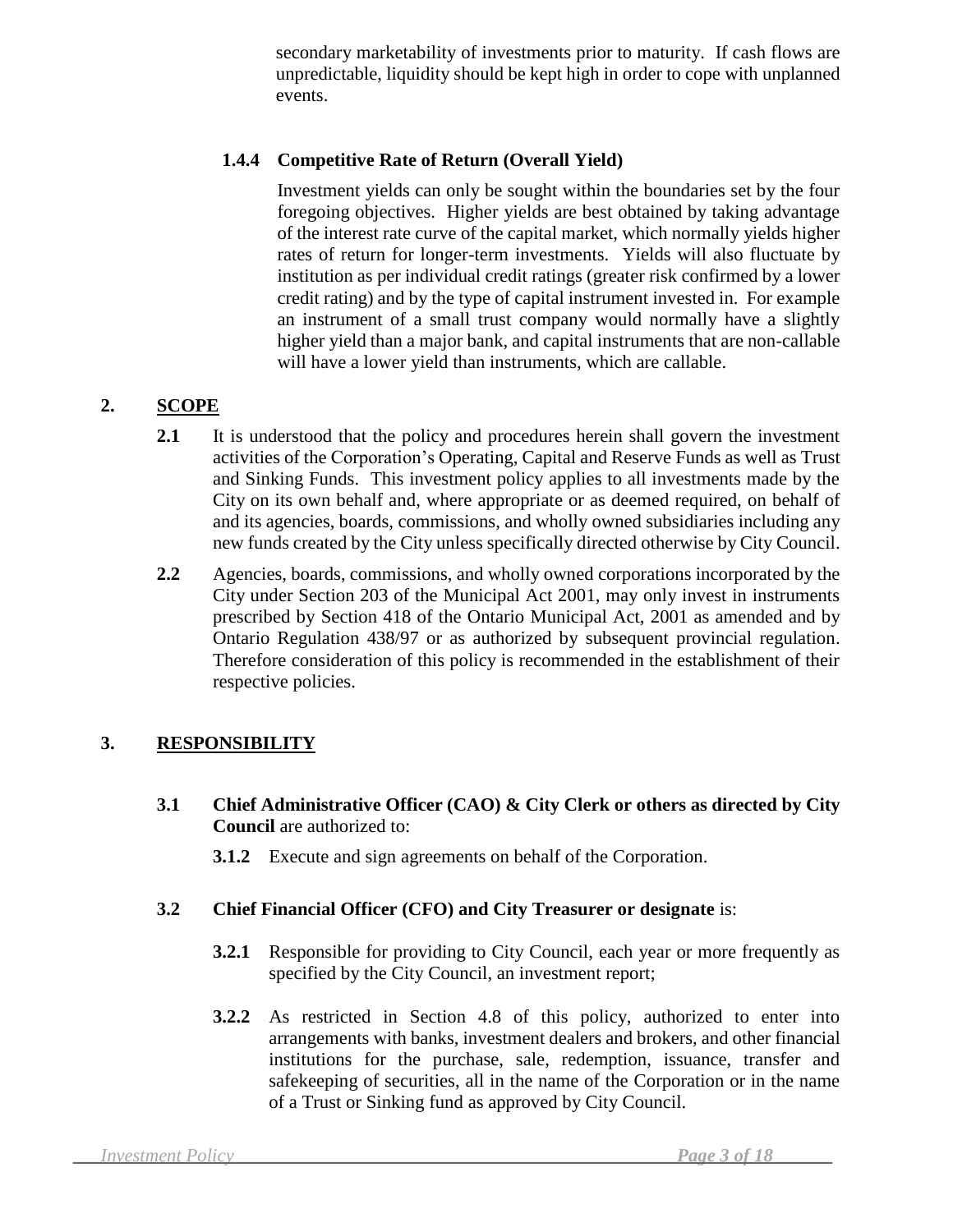- **3.2.3** Authorized to execute and sign administrative and trading investment agreements on behalf of the Corporation.
- **3.2.4** Responsible for ensuring that any investment that is not consistent with this Policy will be disposed of within prescribed timelines.
- **3.2.5** Responsible for ensuring that credit rating of any securities held in the investment portfolio are being monitored regularly by appropriate investment officers or employees and any material negative changes are communicated in a timely manner as may be appropriate.
- **3.2.6** Responsible for ensuring that all Reporting Requirements identified within this Policy are met.
- **3.2.7** Authorized to invest above the Policy's recommended maximum thresholds (both portfolio sector and individual institutional limit) by 5% if required in order to achieve a greater rate of return. This is allowed where the excess percentage relates to investments with terms of 6-months or less. And further, that in cases where a financial institution may be able to offer a third party guarantee of the full capital invested (such guarantee to be to the satisfaction of the City Treasurer), is authorized to invest above the Policy's recommended maximum thresholds (both portfolio sector and individual institutional limit) by 10% (without restriction on the length of the term) if required in order to achieve a greater rate of return*.*

# **3.3** The **Deputy Treasurer - Taxation and Financial Projects:**

- **3.3.1** Prepares and provides annual reports to the CFO & City Treasurer including an investment report prepared in accordance with the Municipal Act;
- **3.3.2.** Develops and maintains all necessary operating procedures for effective control and management of the investment function and reasonable assurance that the Corporation's investments are properly managed and adequately protected.
- **3.3.3** Ensures that a Cash Management and Investment Procedure manual, remains up to date and accessible to all investment officers and employees.
- **3.3.4** As restricted in Section 4.8 of this policy, authorized to enter into arrangements with banks, investment dealers and brokers, and other financial institutions for the purchase, sale, redemption, issuance, transfer and safekeeping of securities, all in the name of the Corporation or in the name of a Trust/Sinking fund as approved by City Council and as delegated by the CFO & City Treasurer.
- **3.4** The **Manager of Treasury & Cash Management and staff** are responsible for the daily management of the Investment portfolio including:
	- **3.4.1** Selection of investments in accordance with this policy and the Municipal Act;
	- **3.4.2** All reporting requirements to the CFO & City Treasurer and Deputy Treasurer – Taxation & Financial Projects.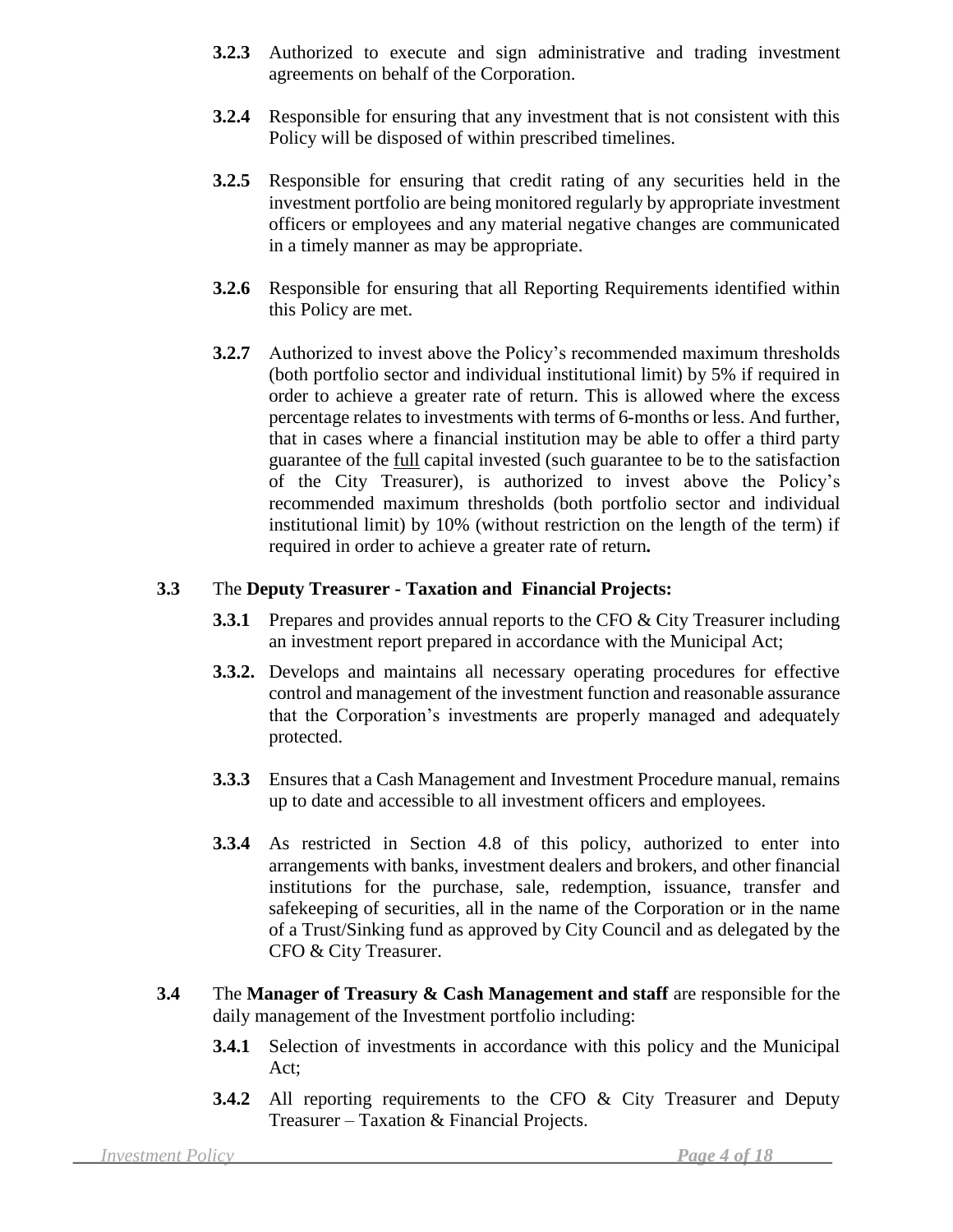- **3.4.3** Maintenance and storage of all investment records in accordance with the City's Records and Retention By-law;
- **3.4.4** Preparation of year end and audit files;
- **3.4.5** The review and update of this policy at a minimum every five years as per Sec. 4.1.

# **GOVERNING RULES AND REGULATIONS**

# **4.1 Legislative Authority**

Legislative authority for the investment guidelines of municipal funds is Section 418 of the Municipal Act 2001, as amended from time to time. Investments, unless otherwise limited by City Council, will be those deemed eligible under Ontario Regulation 438/97, or as amended by subsequent provincial regulations.

A review of this policy for adherence to legislative requirements should be undertaken at a minimum every five years or earlier as amendments are made to the regulations.

The parameters for investments as established under the Municipal Act are fairly broad allowing municipalities the ability to select from within a variety of investment instruments. As such, this policy serves to provide further limitations as to which investment options should, as a matter of due course, be utilized to achieve the City's investment objectives as laid out under Section 1.3. Should other investments as allowed by the Municipal Act 2001, other than those listed below be considered, Council direction and approval should be obtained. Should there be a perceived conflict between the details listed within this policy and legislative requirements, legislative requirements prevail.

A summary of eligible investment instruments, as they apply to the City of Windsor's investment portfolio, includes (further restrictions as to investment grades and portfolio limitations are outlined in sections 4.2 and 4.3 respectively):

- **4.1.1** Bonds, debentures, promissory notes or other evidences of indebtedness of issued or guaranteed by Canada or a province or territory of Canada, an agency of Canada or a province or territory of Canada, a country other than Canada;
- **4.1.2** Bonds, debentures, promissory notes or other evidences of indebtedness issued or guaranteed by a municipality in Canada including the municipality making the investment, a school board in Canada, a board of a public hospital, a local board as defined in the Municipal Affairs Act, a designated Ontario University or College, a non-profit housing corporation or local housing corporation;
- **4.1.3** Deposit receipts, deposit notes, certificates of deposit or investment, acceptances or similar instruments, bonds, debentures or evidence of longterm indebtedness issued or guaranteed, by a bank (as listed in Schedule I or II to the Bank Act), a loan corporation or trust corporation (that is registered under the Loan and Trust Corporations Act), a credit union to which the Credit Union and Caisses Populaires Act, 1994 applies;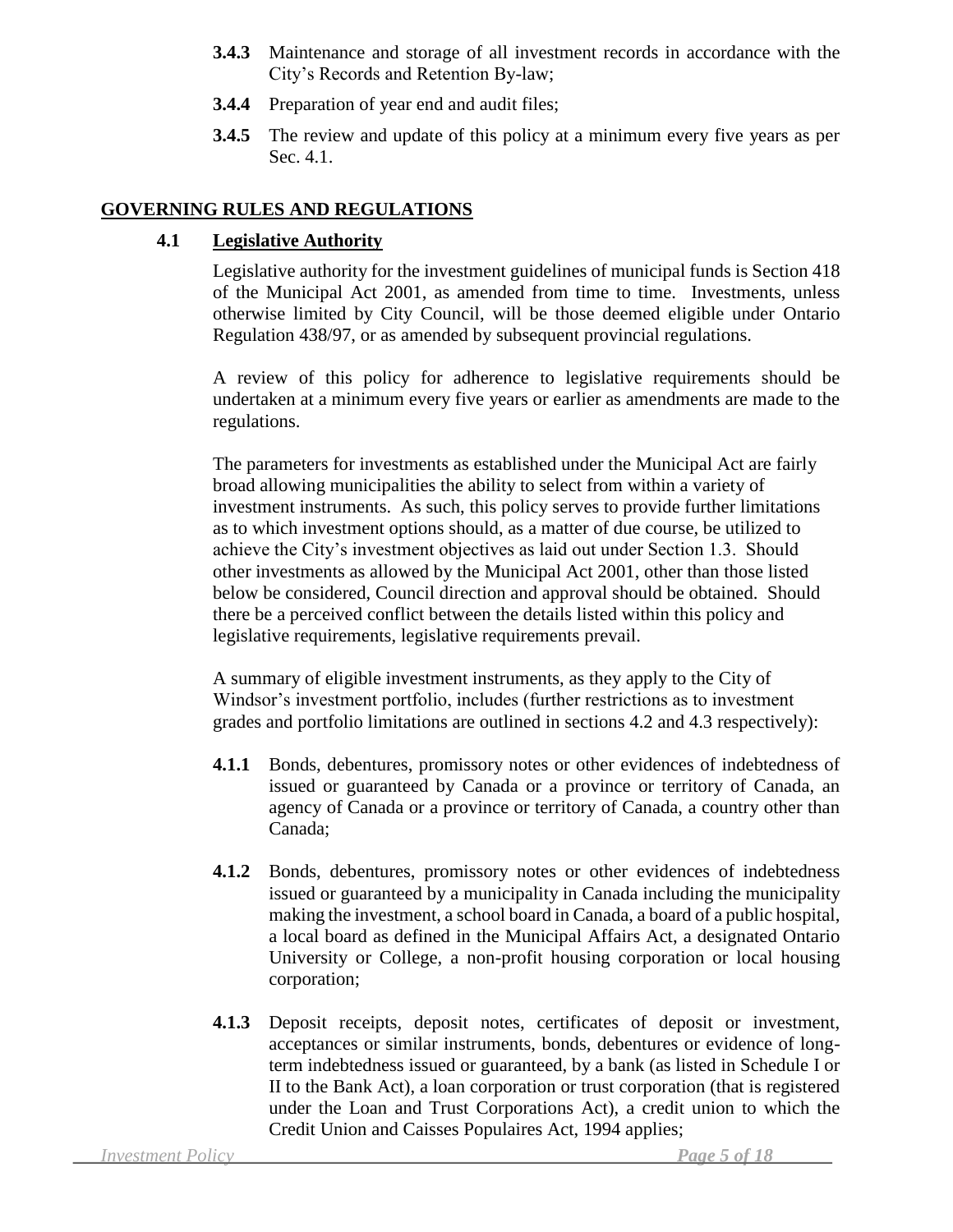- **4.1.4** Asset-backed securities are considered an allowable investment however use of this investment instrument is limited through investments held by way of the ONE Fund, which is subject to the full range of their normal due diligence measures.
- **4.1.5** Forward rate agreements are considered an allowable investment with consideration made to restrictions as provided under Ontario Regulation 438/97.

#### **4.2 Eligible Investments, Grades & Limitations**

Appendix A sets out a summary of the maximum recommended allowable exposure for each classification of security as a percentage of the total portfolio as well as the maximum recommended allowable exposure for each specific issuer in a security class as a percentage of the total portfolio. Notwithstanding the provisions of the Act, eligible investment institutions as well as minimum credit ratings are limited to those stated to provide minimum risk.

- **4.2.1** Investments issued or guaranteed by the Government of Canada, province or territory of Canada, including an agency of Canada or a province or territory of Canada;
- **4.2.2** Investments issued or guaranteed by a municipality in Canada, including the municipality making the investment, subject to a minimum DBRS rating of "AA low", Moody's Investor Services of "Aa3" or Standard and Poor's of  $A^{\mu}$ AA-";
- **4.2.3** Investments issued or guaranteed by a school board in Canada, a board of a public hospital, a local board as defined in the Municipal Affairs Act, a designated Ontario University or College, a non-profit housing corporation or local housing corporation subject to a minimum DBRS rating of "AA low", Moody's Investor Services of "Aa3" or Standard and Poor's of "AA-";
- **4.2.4** Investments issued or guaranteed by a bank (as listed in Schedule I or II of the Bank Act), by a loan or trust corporation (which is registered under the Loan and Trust Corporations Act), subject to a minimum DBRS rating of "AA low", Moody's Investor Services of "Aa3" or Standard and Poor's of "AA-";
- **4.2.5** Investments issued or guaranteed by a credit union to which the Credit Union and Caisses Populaires Act, 1994 applies, subject to receipt of within 30 days before the investment is made and annually thereafter:
	- **4.2.5.1** Receipt of audited financial statements for the most recent completed fiscal year and;
	- **4.2.5.2** Certification in writing that all of the financial indicators as prescribed by Ontario Regulation 438/97 have been met
- **4.2.6** A review of the credit rating for all bonds, debentures, promissory notes and other evidence of indebtedness of a corporation is to take place within 30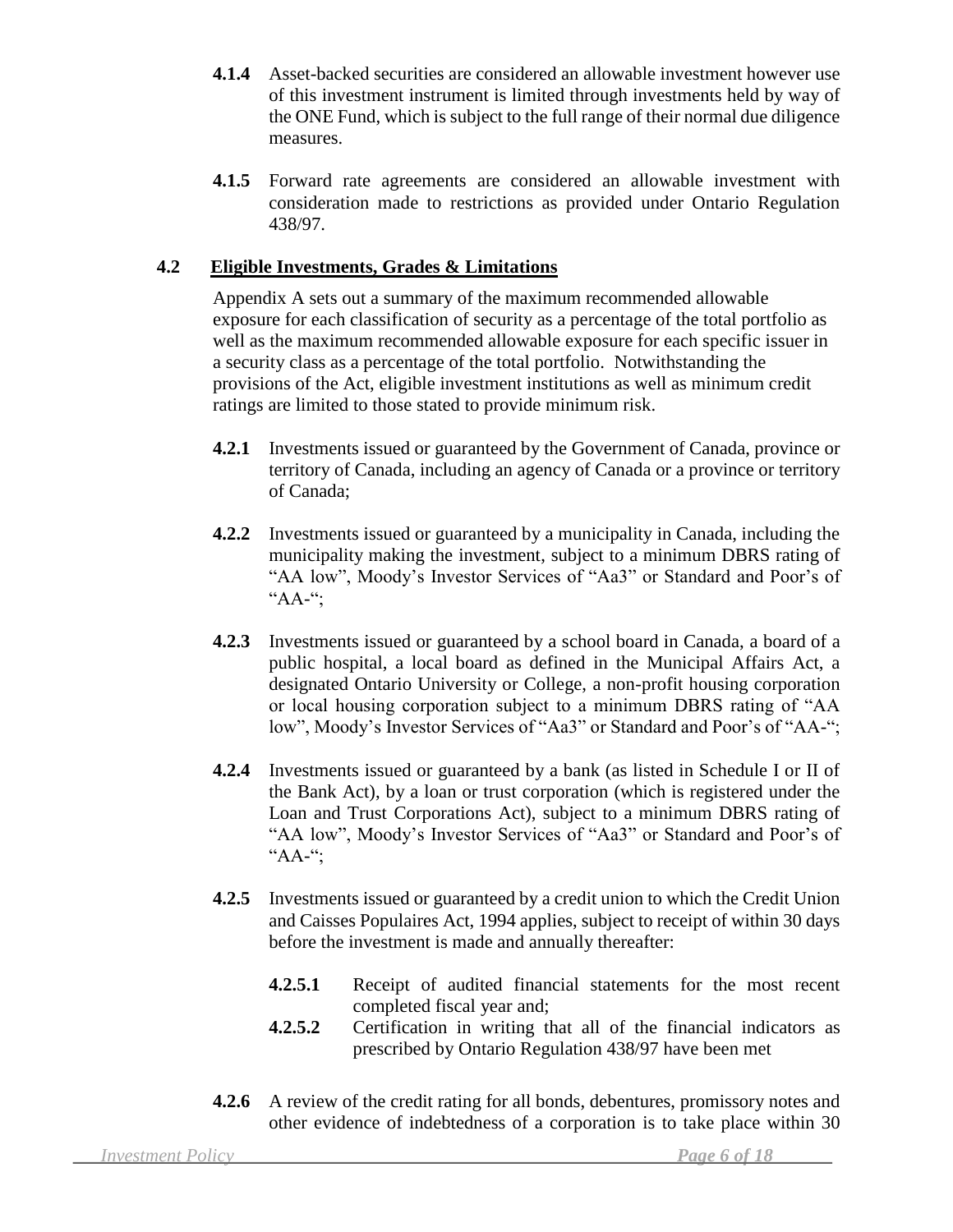days of each calendar quarter. That is for the 3 months ending March  $31<sup>st</sup>$  by no later than April 30th, June  $30<sup>th</sup>$  by no later than July  $31<sup>st</sup>$ , September  $30<sup>th</sup>$ by no later than October  $31^{st}$  and December  $31^{st}$  by no later than January  $31^{st}$ of the following year. This review is to ensure that all investments held meet the standards outlined and established within the Municipal Act.

- **4.2.7** Where it has been identified that an investment that has fallen below the stated standard, a plan to dispose of the investment will be developed and the investment sold in accordance with the plan.
- **4.2.8** All investments must be stated and held in Canadian currency. Investments in certain US funds are allowed and should only be utilized to facilitate the purchase of goods and services from US vendors.

#### **4.3 Investment Portfolio Diversification**

- **4.3.1** To balance the investment risk/liquidity profile of the portfolio, the investments are spread over a time horizon of short (less then 1 year), and long-term (greater than 1 year). In addition, the investments are spread over a number of eligible institutions subject to the following maximum percentages, (generally, more specifically as noted in Appendix A):
	- **4.3.1.1** Limited to a percentage of Portfolio as follows:
		- a) Government of Canada 100%;
		- b) Province or Territory of Canada 80%, limited to no more than 25% in any single Province or Territory;
		- c) City of Windsor Debentures 50%; 25% max for sinking funds
		- d) City of Windsor internally financed capital projects 100% at the discretion of the CFO & City Treasurer
		- e) Other Canadian municipalities  $-25%$ , limited to no more than 10% in any single municipality;
		- f) Applied Arts, Housing Corp, Education & Hospitals  $-25\%$ , limited to no more than 5% in any single entity;
		- g) Schedule I bank debt –90%, limited to 30% in any single bank;
		- h) Schedule II banks debt  $-10\%$ , limited to 5 % in any single bank;
		- i) One Fund Money Market Fund 50%;
		- j) One Fund Bond Fund 25%;
		- k) One Fund Equity Fund  $-5\%$ ;
		- l) Loan or trust corporation, credit union 15% limited to 8% in any single entity;

#### **4.3.1.2** Term limitations of Portfolio:

- a) Less than 90 days minimum 10% to a maximum of 100%;
- b) Less than 1 year minimum 25% to a maximum of 100%;
- c) From 1 year up to 2 years maximum 75% ;
- d) From 2 years up to 5 years maximum 25%;
- e) From 5 years up to 30 years maximum 20%.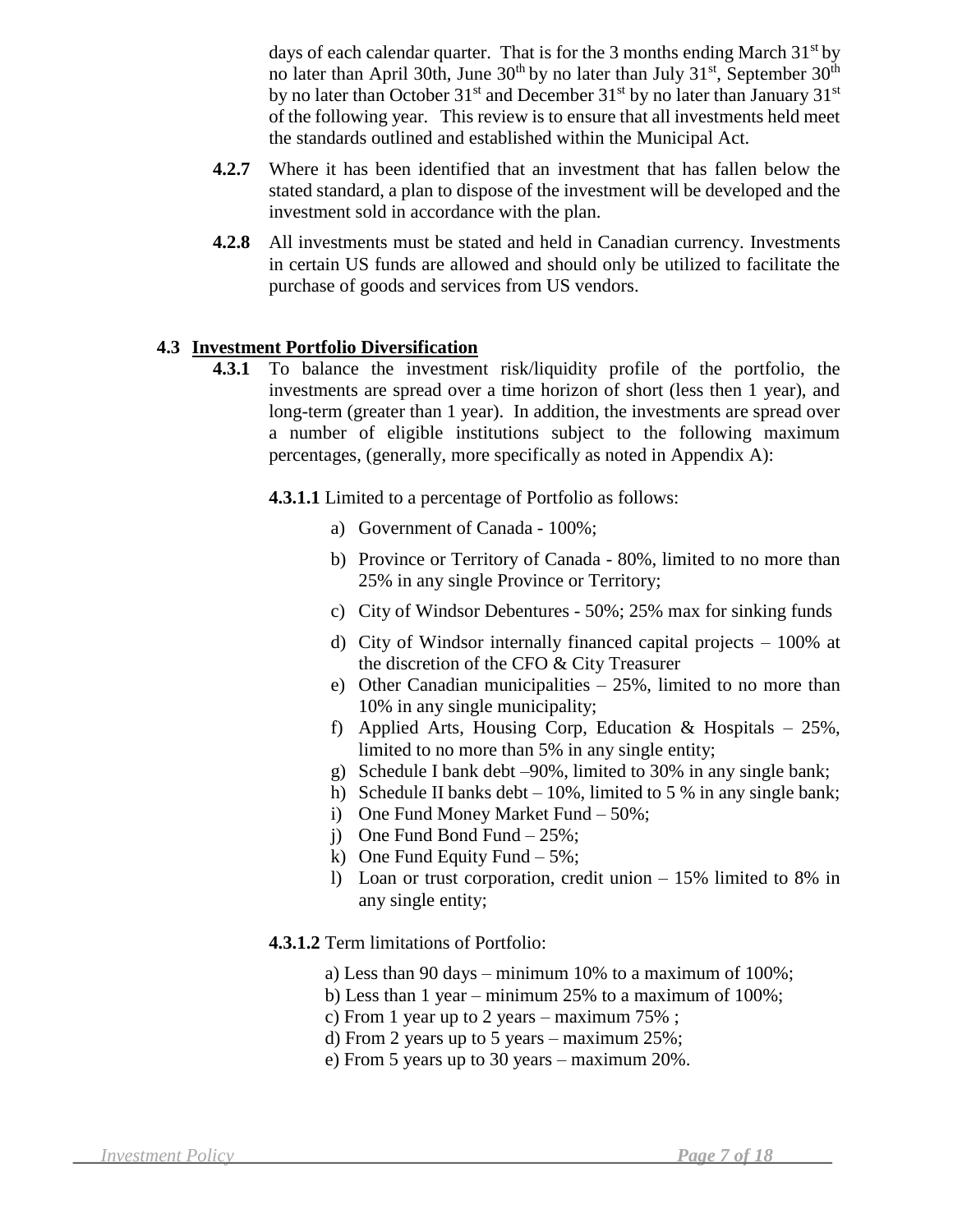The portfolio percentage restrictions apply at the time an investment is made and exclude sinking or trust fund investments requirements. At specific times thereafter, the portfolio limitations may be exceeded for a short time as a result of the timing of maturities or as may be required, and as authorized by S.3.2.7, in order to maximize investment returns. However from time to time, due to cash flow fluctuations, longer-term discrepancies may be noted. Prior to the disposal of those investments, the CFO & City Treasurer will make a determination giving consideration to the stated investment objectives and any penalties that may be incurred as a result of disposition. Based upon the business case, the CFO  $&$  City Treasurer may retain, at his discretion, the investment(s) that exceed portfolio limitations provided that such action is not contrary to the Municipal Act.

Any investments that are may have exceeded the portfolio limitations with this policy at the time of adoption, will be re-invested at the time of maturity to comply.

Sinking and trust fund portfolio limitations are subject to the terms and conditions of the agreement to which the fund applies. Failing specific wording, compliance with the stated portfolio limitations is required.

#### **4.4 Investment Strategy**

- **4.4.1** Cash flow will be managed on an ongoing basis and will include all investment, borrowing, operations, and capital activity affecting the cash balance of the Corporation.
- **4.4.2** The General fund borrows from the reserve funds to provide cash for operations and to finance capital work. For the most part the interest charged is going 'from one City fund to another', however given that some reserve funds are non-rate funded, there is a requirement to pay a fair rate to the reserve funds for 'investing' in the General fund. At a minimum, a rate will be applied based on the interest rate paid on funds in the City's consolidated bank account. This rate may be adjusted at the discretion of the CFO  $&$  City Treasurer based upon an annual average of GIC investment rates, Bank of Canada benchmark bond yields, and the Bank of Canada 6-month T-Bill rate. This methodology may be changed from time to time by the CFO  $&$  City Treasurer as appropriate.

To the extent possible, the City will attempt to match its investments with anticipated cash flow requirements to maximize the advantage of longer investment terms, while preserving cash sufficient for internal financing purposes, except where the projected period of external borrowing is very brief. Key requirements and limitations of this strategy are:

- development and maintenance of a solid cash flow forecast
- use of One Funds in order to benefit from the usually enhanced returns associated with actively managed investment portfolios
- working capital to be invested in bank account balances, One Funds Money Market Fund and/or short-term investments of 30 to 90 days
- periodic review (no less than annually) of the City's investment strategy based on analysis of prior period returns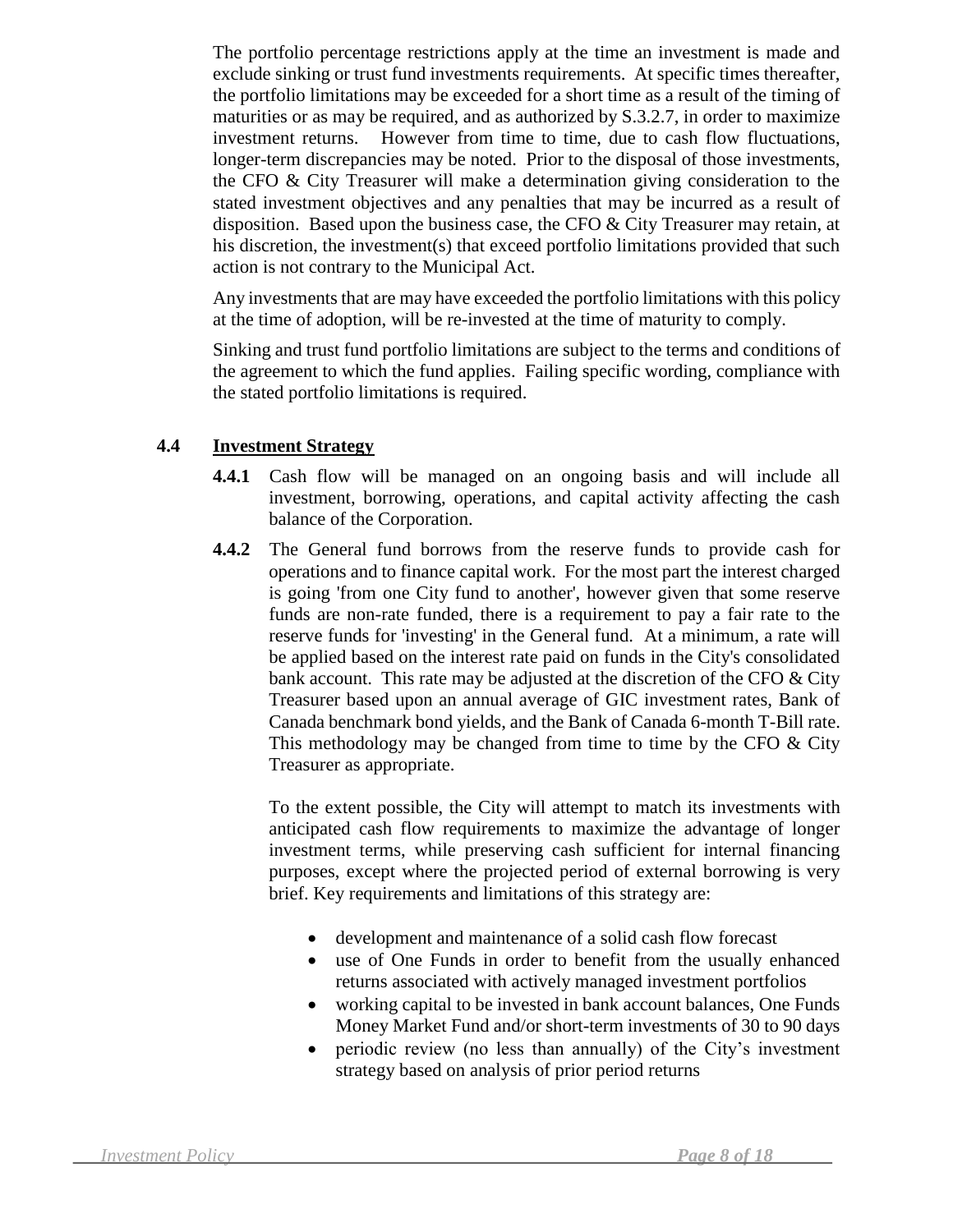- **4.4.3** Sinking Fund investment strategy is fundamentally a passive buy and hold strategy with respect to assets (securities and/or other investments) required to redeem specific debt securities at maturity. The investment portfolio shall be designed to obtain as a minimum, the rate of return specified in the sinking fund by-law. The maturity of such investments shall be made to coincide, as nearly as practical, with the expected use of funds.
- **4.4.4** Trust funds by nature must be maintained in a separate account and invested separately. The investment strategy will be primarily dictated by the terms of the trust agreement. In the absence of specific direction, the strategy must be in compliance with this policy. The maturity of such investments shall be made to coincide, as nearly as practical, with the expected use of funds.
- **4.4.5** To the extent that certain funds may be invested for longer periods of time in order to maximize investment yields, there is an acknowledgment that those investment yields may be subject to short-term market value fluctuations. Notwithstanding any short-term fluctuations, those investments should continue to be held with a long range view. Market value gains should be realized at maturity. Where there is no defined maturity (i.e. investments held in an equity fund) and there is an identified use for the investment yield consideration should be given to realizing the market value gain where such realization is possible and practical. Where there is a prolonged period of market value declines, a plan should be developed to mitigate further loss in value of the investment including a plan for the disposition of the investment.

# **4.5 Investment Income**

**4.5.1** For investment purposes funds to include money held in a general fund, a capital fund and a reserve fund. The allocation of earnings from combined investments shall be credited to each separate fund in proportion to the amount invested from it.

# **4.6 Investment Reporting**

Each quarter a report of the "Portfolio Yield" and the "Portfolio Compliance with the Investment Policy" is completed for the CFO & City Treasurer's review.

The CFO & City Treasurer shall provide City Council each year an investment report that shall contain:

- **4.6.1** A statement about the performance of the portfolio of investments of the municipality during the period covered by the report;
- **4.6.2** A description of the estimated proportion of the total investments of a municipality that are invested in its own long-term and short-term securities to the total investment of the municipality and a description of the change, if any, in that estimated proportion since the previous year's report;
- **4.6.3** A statement by the CFO & City Treasurer as to whether or not, in his or her opinion, all investments were made in accordance with the investment policies and goals adopted by the municipality;
- **4.6.4** A record of the date of each transaction in or disposal of its own securities, including a statement of the purchase and sale price of each security; and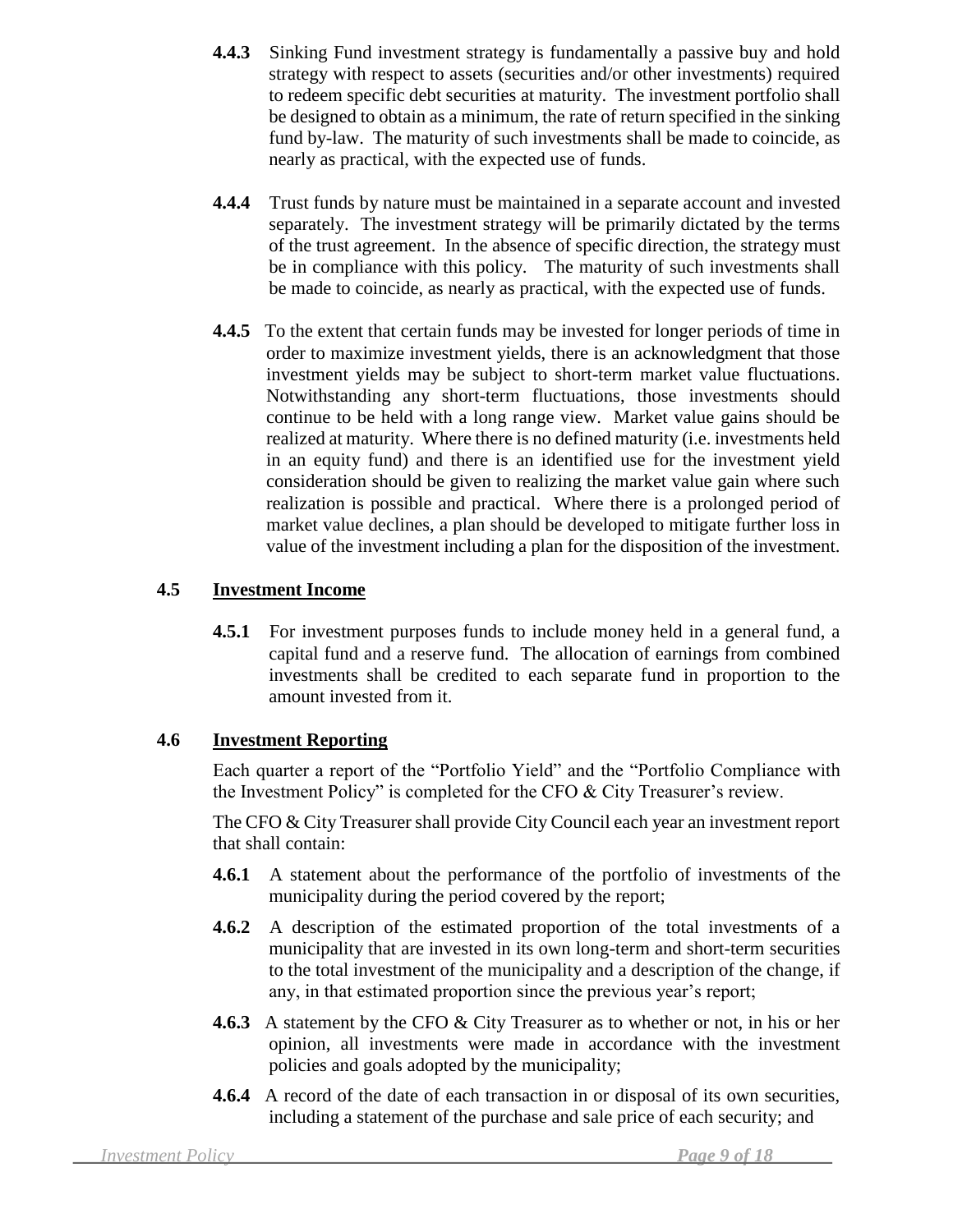- **4.6.5** Such other information that City Council may require or that, in the opinion of the Treasurer, should be included.
- **4.6.6** A statement by the CFO & City Treasurer as to whether or not, in his or her opinion, all investments are in compliance with the minimum credit rating standards as outlined in this policy.
- **4.6.7**In cases where the authority delegated by section 3.2.7 of the Policy is exercised, it shall be reported to City Council, inclusive of the rationale for such decisions, as part of the annual investment report.

#### **4.7 Performance Standards**

The investment portfolio will be managed in accordance with the parameters specified within this policy. The portfolio should obtain a market average rate of return throughout budgetary and economic cycles, commensurate with the investment risk constraints and the cash flow needs of the Municipality.

The performances of investments are measured using multiple benchmarks and performance indicators.

Short-term funds will be compared to the return on the three-month Government of Canada Treasury Bills and the One Fund's Money Market Fund. Long-term funds will be compared to the Bank of Canada one-year Treasury Bill rate. Furthermore, prime interest rates and other applicable market rates (i.e. Banker's Acceptance) could be utilized to provide a useful benchmark for investment performance with consideration to limitations due to the Municipal Act.

Such quantifiable baseline expectations are determined at the beginning of each fiscal year and could be reviewed and adjusted quarterly with consideration to current market conditions.

#### **4.8 Investment Transactions, Accounts, and Safekeeping**

The CFO & City Treasurer together with any one of the three Deputy Treasurers shall be authorized to enter into arrangements with banks, investment dealers and brokers, and other financial institutions for the purchase, sale, redemption, issuance, transfer and safekeeping of securities and perform other related acts in the day to day operation of the investment program for all investment transactions on behalf of the City of Windsor.

The CAO and the City Clerk shall be authorized to sign the necessary documentation associated with the establishment and maintenance of approved investment accounts, subject to approval in form by the City Solicitor and in financial and technical content by the CFO & City Treasurer.

Investment records are issued for each investment held in City specific accounts through various investment dealers. Each investment transaction generates a settlement ticket, which is received and recorded by treasury staff. Monthly or Quarterly statements are generated for each City specific account, indicating all investment activity, including income earned by the investments.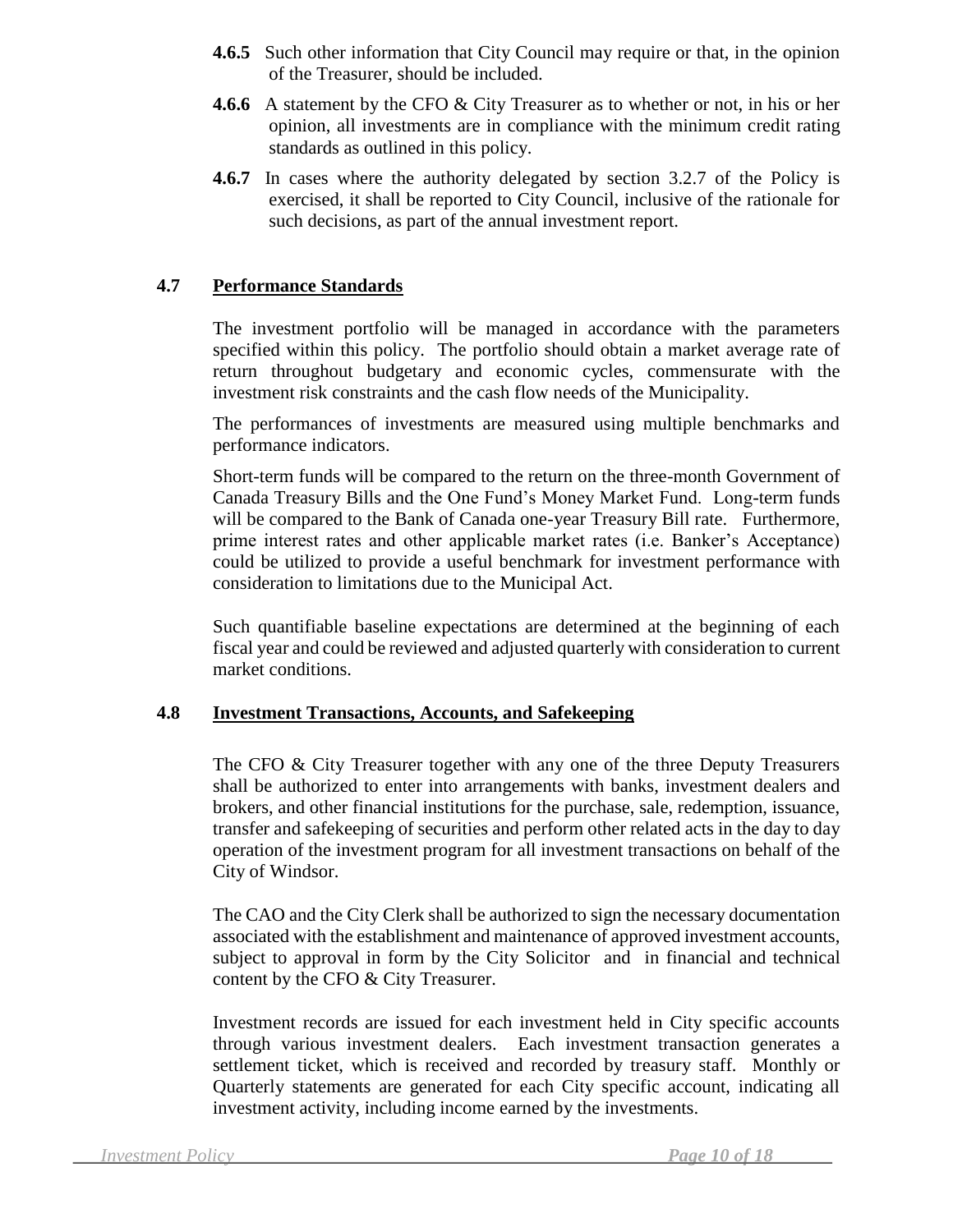#### **4.9 Standard of Care**

## **4.9.1. Prudence**

Investments shall be made with judgment and care, under circumstances then prevailing, which persons of prudence, discretion and intelligence exercise in the management of their own affairs, not for speculation, but for investment, considering the probable safety of their capital as well as the probable income to be derived.

## **4.9.2. Ethics and Conflicts of Interest**

Officers and employees involved in the investment process shall refrain from personal business activity that could conflict with the proper execution and management of the investment program, or that could impair their ability to make impartial decisions. Employees and investment officials shall disclose any material interests in financial institutions with which they conduct business. They shall further disclose any personal financial/investment positions that could be related to the performance of the investment portfolio. Officers and employees shall not undertake personal investment transactions with the same individual with whom business is conducted on behalf of the Corporation.

Conflicts shall be disclosed immediately to the employee's direct supervisor who in turn shall notify the CFO  $&$  City Treasurer. Any conflicts noted by the CFO  $&$  City Treasurer as to his or her personal business activity shall be disclosed to the CAO.

# **4.9.3 Delegation of Authority**

The CFO & City Treasurer will have overall responsibility for the prudent investment of the Corporation's portfolio. However, the Deputy Treasurer – Taxation  $\&$ Financial Projects will be responsible and have the authority for the implementation of the investment program and the establishment of investment procedures consistent with this Policy. Such procedures shall include the explicit delegation of the authority needed by the Manager of Treasury & Cash Management and other staff in order to complete investment transactions. No person may engage in an investment transaction except as provided under the terms of this Policy. The Deputy Treasurer - Taxation & Financial Projects shall be responsible for all transactions undertaken, and shall establish a system of controls to regulate the activities of employees and shall exercise control over them. The Deputy Treasurer - Taxation  $\&$  Financial Projects may delegate responsibility for the day-to-day management of the portfolio to subordinate investment officers within established guidelines.

#### **4.9.4 Competitive Selection of Investment Instruments**

The purchase and sale of securities shall be transacted through a competitive process with financial institutions approved by the CFO & City Treasurer. The Corporation will accept the offer, which (a) optimizes the investment objectives of the overall portfolio; and (b) has the highest rate of return within the maturity required. When selling a security, the Corporation will select the bid that generates the highest sale price or the transaction that will yield the best return for the portfolio. If there is a tie bid between one or more brokers, the Corporation will award the winning bid to the brokers on a rotating basis. A minimum of three quotations shall be obtained for each short-term transaction prior to placement and a reasonable number of quotations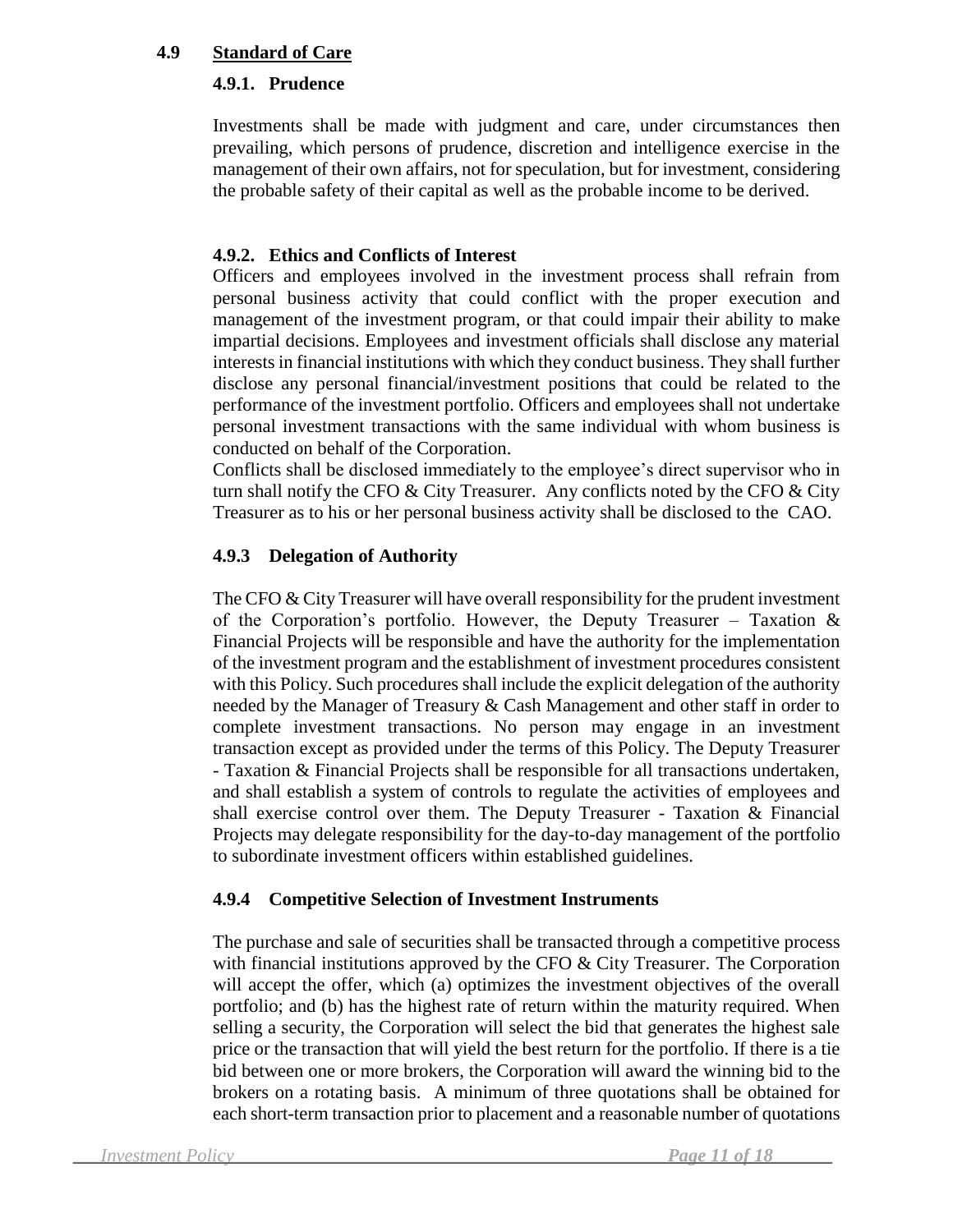for each long-term transaction, considering the existing market conditions at the time of placement.

It will be the responsibility of authorized investment officers and employees involved with each purchase/sale to produce and retain written records of each transaction including the name of the financial institutions solicited (at least 2 brokers), rate quoted or interpolated, description of the security, investment selected, and any special considerations that had an impact on the decision. If the lowest priced security (highest yield) was not selected for purchase, an explanation describing the rationale shall be included in this record.

#### **5. RECORDS**

Records and manual files will be kept according to the existing municipal Records and Retention By-law.

#### **6. GLOSSARY OF TERMS**

**Asset Backed Securities:** fixed income securities (other than a government security) issued by a Special Purpose Entity, substantially all of the assets of which consist of Qualifying Assets.

**CHUMS Financing Corporation (CHUMS):** A subsidiary of the Municipal Finance Officers Association of Ontario (MFOA) which in conjunction with the Local Authority Services Limited operates the ONE Fund.

**Corporation: T**he Corporation of the City of Windsor, its Boards and Subsidiaries.

**Credit Risk**: the risk to an investor that an issuer will default in the payment of interest and/or principal on a security.

**Diversification**: a process of investing assets among a range of security types by class, sector, maturity, and quality rating.

**Duration**: a measure of the timing of the cash flows, such as the interest payments and the principal repayment, to be received from a given fixed-income security. This calculation is based on three variables: term to maturity, coupon rate, and yield to maturity. The duration of a security is a useful indicator of its price volatility for given changes in interest rates.

**Forward Rate Agreement (FRA):** a contract with a qualified financial institution (eg. bank) that allows an investor to fix a rate of interest to be received on an investment for a specified term beginning at a specified future date.

**Interest Rate Risk**: the risk associated with declines or rises in interest rates that cause an investment in a fixed-income security to increase or decrease in value.

**Investment-grade Obligations:** an investment instrument suitable for purchase by institutional investors under the prudent person rule. Investment-grade is restricted to those obligations rated BBB or higher by a rating agency.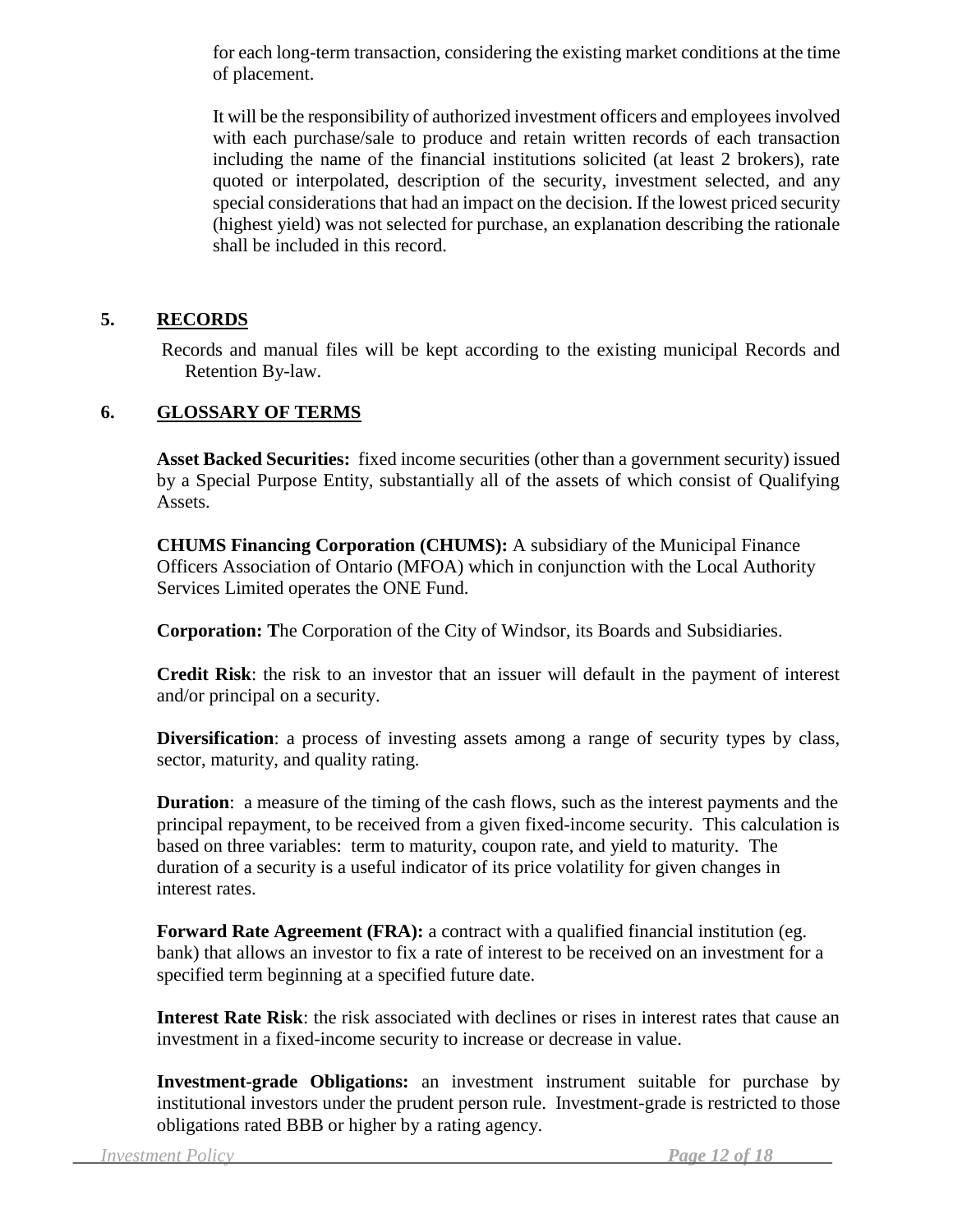**Liquidity:** a measure of an asset's convertibility to cash.

**Local Authorities Service Limited (LAS):** a subsidiary of the Association of Municipalities of Ontario ('AMO') which in conjunction with CHUMS operates the ONE Fund, the Public Sector Group of funds, an investment pool in which local governments can invest.

**Market Risk:** the risk that the value of a security will rise or decline as a result of changes in market conditions.

**Market Value:** current market price of a security.

**Maturity:** the date on which payment of a financial obligation is due. The final stated maturity is the date on which the issuer must retire a bond and pay the face value to the bondholder. See "Weighted Average Maturity".

**ONE - the Public Sector Group of Funds (the "ONE Fund")**: a professionally managed group of investment funds composed of pooled investments that meet eligibility criteria as defined by regulations under the Municipal Act.

**Prudent Person Rule:** an investment standard outlining the fiduciary responsibilities relating to the investment practices of public fund investors.

**Qualifying Assets**: financial assets, either fixed or revolving, that by their terms convert into cash within a finite time period, plus any rights or other assets designed to assure the servicing or timely distribution of proceeds to security holders.

**Safekeeping:** holding of securities by a qualified financial institution (e.g. bank) on behalf of the investor.

**Schedule I banks:** Schedule I banks are domestic banks and are authorized under the Bank Act to accept deposits, which may be eligible for deposit insurance provided by the Canadian Deposit Insurance Corporation.

**Schedule II banks:** Schedule II banks are foreign bank subsidiaries authorized under the *Bank Act* to accept deposits, which may be eligible for deposit insurance provided by the Canada Deposit and Insurance Corporation. Foreign bank subsidiaries are controlled by eligible foreign institutions.

**Schedule III banks:** Schedule III banks are foreign bank branches of foreign institutions that have been authorized under the *Bank Act* to do banking business in Canada. These branches have certain restrictions.

**Sinking Fund:** securities and/or deposits accumulated on a regular basis in a separate safekeeping and/or bank account that will be used to redeem debt securities at maturity.

**Special Purpose Entity:** a trust, corporation, partnership or other entity organized for the sole purpose of issuing securities that entitle the holders to receive payments that depend primarily on the cash flow from Qualifying Assets, but does not include a registered investment company.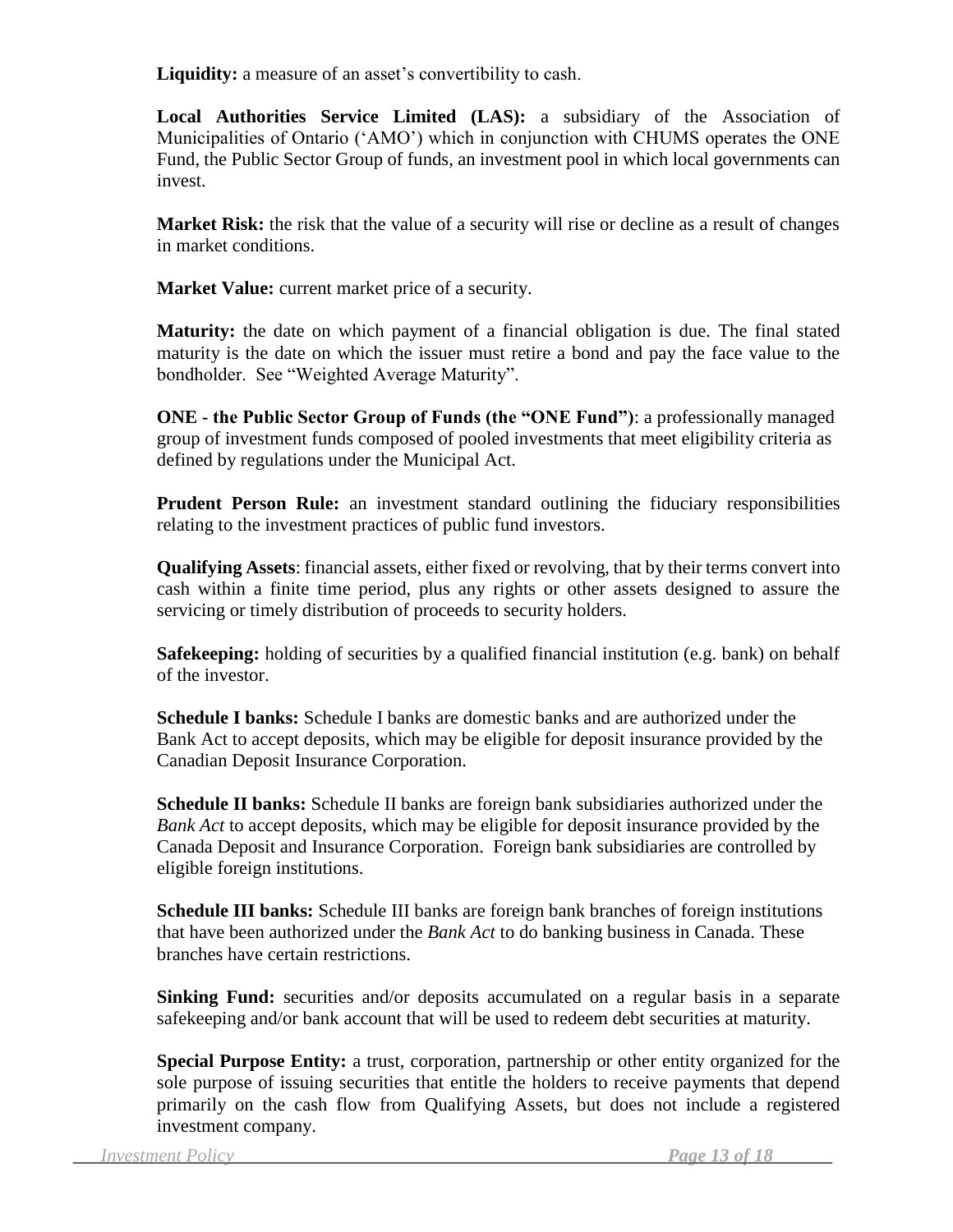**Supranational:** an agency sponsored by either a single or group of highly rated foreign banks or governments that will issue debt to fund loans in developing countries or large infrastructure projects. Supranational institutions may be owned or guaranteed by a consortium of national governments and their debt is typically rated "AA" or higher.

Weighted Average Maturity (WAM): the average maturity of all the securities that comprise a portfolio.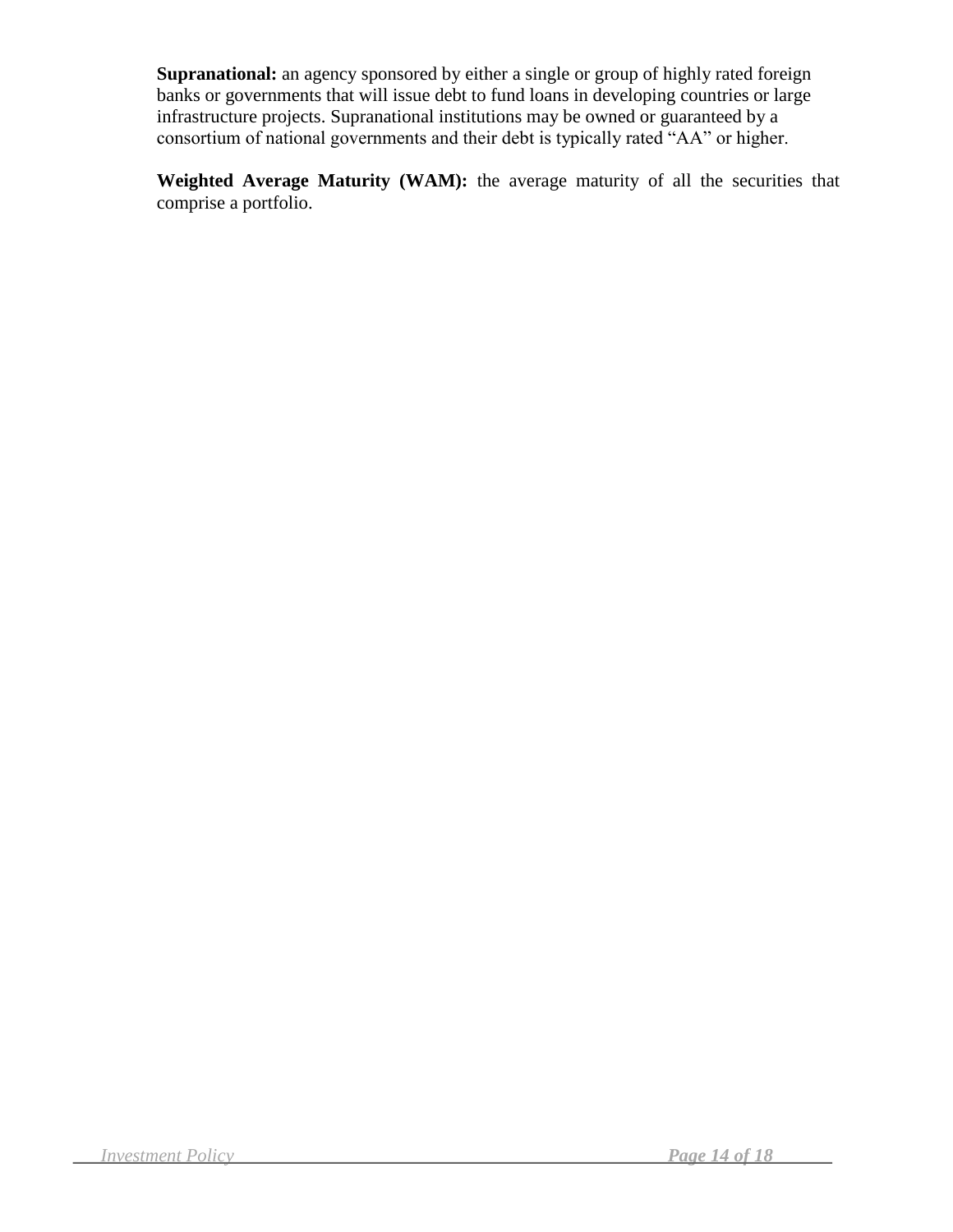# **APPENDIX A – AUTHORIZED INVESTMENTS AND SECTOR LIMITATIONS**

| <b>Sectors</b>                                                                | <b>Minimum</b><br><b>Credit</b><br>Rating <sup>1</sup> |            | <b>Sector/Credit Exposure</b><br><b>Limitation<sup>2</sup></b> (maximum) | <b>Sector Term</b><br><b>Limitation</b><br>(maximum) |          |
|-------------------------------------------------------------------------------|--------------------------------------------------------|------------|--------------------------------------------------------------------------|------------------------------------------------------|----------|
|                                                                               | Long-term                                              | Short-term | <b>Portfolio</b><br>Limit                                                | <b>Individual</b><br>Limit                           |          |
| (a)                                                                           | (b)                                                    | (c)        | (d)                                                                      | (e)                                                  | (f)      |
| Federal <sup>3</sup>                                                          |                                                        |            |                                                                          |                                                      |          |
| Canada                                                                        |                                                        | N/A        | 100%                                                                     | 100%                                                 | 1 year   |
| Canada                                                                        | N/A                                                    |            | 75%                                                                      | $75\% (>1$ year)                                     | 30 years |
| <b>Overall Category Limit</b>                                                 |                                                        |            | 100%                                                                     |                                                      |          |
|                                                                               |                                                        |            |                                                                          |                                                      |          |
| Provincial <sup>3</sup>                                                       |                                                        | R1 mid     | 80%                                                                      | 25%                                                  | 1 year   |
|                                                                               |                                                        | R1 low     | 10%                                                                      | 5%                                                   | 1 year   |
|                                                                               | AA                                                     |            | 75%                                                                      | 25%                                                  | 30 years |
|                                                                               | $\mathbf{A}$                                           |            | 25%                                                                      | 15%                                                  | 15 years |
|                                                                               | <b>BBB</b>                                             |            | 10%                                                                      | 5%                                                   | 5 years  |
| <b>Overall Category Limit</b>                                                 |                                                        |            | 80%                                                                      |                                                      |          |
|                                                                               |                                                        |            |                                                                          |                                                      |          |
| <b>Municipal Sector</b>                                                       |                                                        |            |                                                                          |                                                      |          |
| City of Windsor                                                               | N/A                                                    |            | 50% (25%                                                                 | 50% (25%                                             | None     |
| Debenture                                                                     |                                                        |            | sinking                                                                  | sinking funds)                                       |          |
|                                                                               |                                                        |            | funds)                                                                   |                                                      |          |
| City of Windsor<br>internally financed<br>capital projects                    | N/A                                                    |            | 100%                                                                     | 100%                                                 | None     |
|                                                                               | <b>AAA</b>                                             |            | 25%                                                                      | 10%                                                  | 20 years |
| Other Municipalities <sup>4</sup>                                             | AA(low)                                                |            | 25%                                                                      | 5%                                                   | 10 years |
| Applied Arts, Housing<br>Corp, Education,<br>Hospitals and Other <sup>5</sup> | AA(low)                                                |            | 25%                                                                      | 5%                                                   | 10 years |
| <b>Overall Category</b>                                                       |                                                        |            | 50%                                                                      |                                                      |          |
| Limit <sup>6</sup>                                                            |                                                        |            |                                                                          |                                                      |          |
|                                                                               |                                                        |            |                                                                          |                                                      |          |

<sup>1</sup>credit ratings indicated are minimum ratings as per DBRS that must be demonstrated as of date of investment.

Reference should be made to the equivalency matrix provided in Appendix B

**\_\_\_\_\_\_\_\_\_\_\_\_\_\_\_\_\_\_\_\_\_**

<sup>2</sup>exposure % limitations to be applied to the par value of the total portfolio

<sup>&</sup>lt;sup>3</sup> includes guarantees

<sup>4</sup>includes advances to area municipalities

<sup>&</sup>lt;sup>5</sup> includes Ontario Infrastructure Projects Corporation (OIPC formerly OSIFA), School Boards, Local Boards & Conservation Authorities

<sup>6</sup>Except for City of Windsor internally financed capital projects – the limit is 100% as per Sec. 4.3.1.1 (d) of this policy.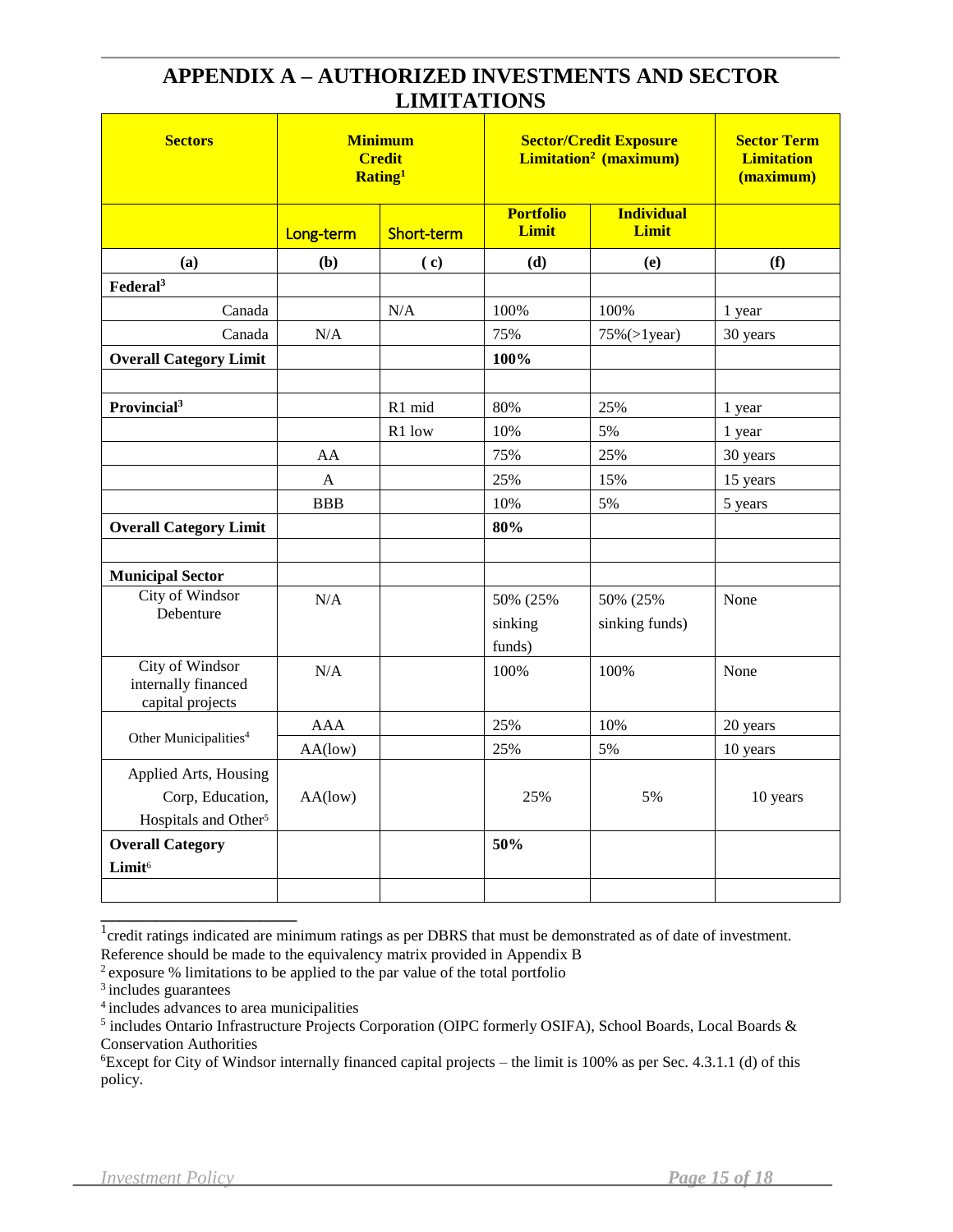| <b>Sectors</b>                | <b>Minimum</b><br><b>Credit</b><br>Rating <sup>1</sup> |            | <b>Sector/Credit Exposure</b><br><b>Limitation<sup>2</sup></b> (maximum) | <b>Sector Term</b><br><b>Limitation</b><br>(maximum) |                        |  |
|-------------------------------|--------------------------------------------------------|------------|--------------------------------------------------------------------------|------------------------------------------------------|------------------------|--|
|                               | Long-term                                              | Short-term | <b>Portfolio</b><br>Limit                                                | <b>Individual Limit</b>                              |                        |  |
| (a)                           | (b)                                                    | (c)        | (d)                                                                      | (e)                                                  | (f)                    |  |
| <b>Banks-Debt</b>             |                                                        |            |                                                                          |                                                      |                        |  |
| <b>Schedule I Banks</b>       |                                                        | R1 mid     | 90%                                                                      | 30%                                                  | 1 year                 |  |
|                               |                                                        | R1 low     | 20%                                                                      | 5%                                                   | 6 months               |  |
|                               | AA(low)                                                |            | 30%                                                                      | 15%                                                  | 10 years               |  |
|                               |                                                        |            |                                                                          |                                                      |                        |  |
| <b>Schedule II Banks</b>      |                                                        | R1 mid     | 10%                                                                      | 5%                                                   | 1 year                 |  |
|                               | AA(low)                                                |            | 10%                                                                      | 5%                                                   | 10 years               |  |
|                               |                                                        |            |                                                                          |                                                      |                        |  |
| <b>Overall Category Limit</b> |                                                        |            | 90%                                                                      |                                                      |                        |  |
|                               |                                                        |            |                                                                          |                                                      |                        |  |
| <b>ONE Fund</b>               |                                                        |            |                                                                          |                                                      |                        |  |
| Money Market Fund             | N/A                                                    |            | 50%                                                                      | N/A                                                  | None (pooled<br>funds) |  |
| <b>Bond Fund</b>              | N/A                                                    |            | 25%                                                                      | N/A                                                  | None (pooled<br>funds) |  |
| <b>Equity Fund</b>            | N/A                                                    |            | 5%                                                                       | N/A                                                  | None (pooled<br>funds) |  |
| <b>Overall Category Limit</b> |                                                        |            | 50%                                                                      |                                                      |                        |  |
|                               |                                                        |            |                                                                          |                                                      |                        |  |
| <b>Other</b>                  |                                                        |            |                                                                          |                                                      |                        |  |
| Loan or trust corporation     | AA(low)                                                |            | 10%                                                                      | 10%                                                  | 10 years               |  |
| Credit Union                  | See below                                              |            | 10%                                                                      | 10%                                                  | 10 years               |  |
| Loan or trust corporation     |                                                        | N/A        | 15%                                                                      | 8%                                                   | 1 year                 |  |
| Credit Union                  | See below                                              |            | 15%                                                                      | 8%                                                   | 1 year                 |  |
| <b>Overall Category Limit</b> |                                                        |            | 15%                                                                      |                                                      |                        |  |
|                               |                                                        |            |                                                                          |                                                      |                        |  |

# **CRITERIA FOR INVESTMENTS WITH CREDIT UNION**

The following information shall be obtained at a minimum 30 days prior to the placement of funds and maintained on an annual basis thereafter where there is the decision to place funds in securities to be held by a credit union and where such fund value is \$250,000 or more:

- a) Audited financial statements for the most recent fiscal year.
- b) Attestation in writing that all of the required financial indicators as prescribed under Ontario Regulation 438/97 are met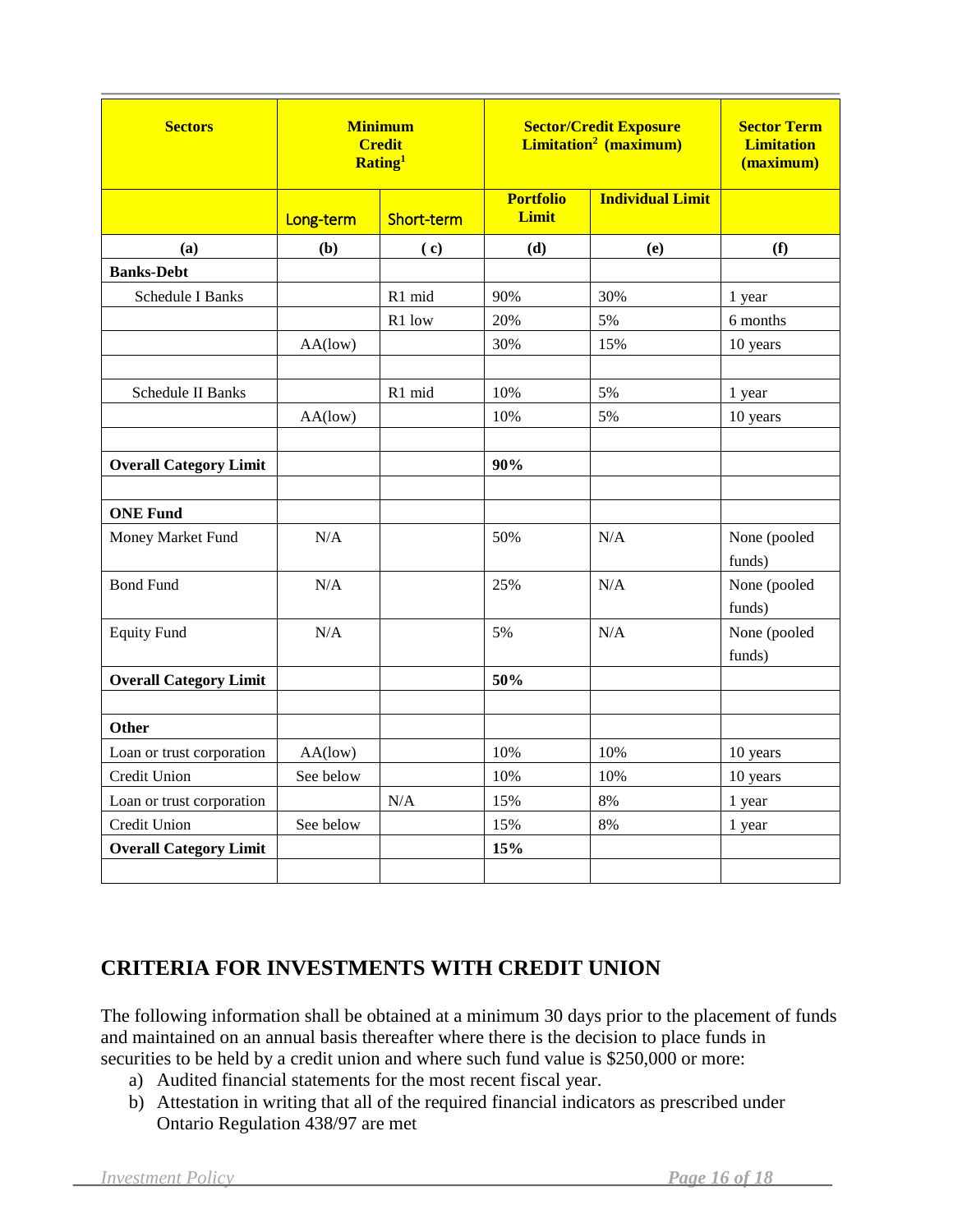Prescribed financial indicators to be identified are as follows:

- 1. Positive retained earnings in its audited financial statement for its most recently completed fiscal year
- 2. Regulatory capital of at least the prescribed percentage of its total assets as the date of the most recently completed fiscal year
- 3. Regulatory capital of at least the prescribed percentage of total risk weighted assets as of the date of the most recently completed fiscal year
- 4. Positive net income in audited financial statements for three of the five most completed fiscal years.

# **PORTFOLIO TERM LIMITATIONS (excluding Sinking and Trust Funds)**

| <b>Term Limitation</b>      | <b>Minimum Percentage</b> | <b>Maximum Percentage</b> |  |  |
|-----------------------------|---------------------------|---------------------------|--|--|
| Less than 90 days           | 10%                       | 100%                      |  |  |
| Less than 1 year            | 25%                       | 100%                      |  |  |
| From 1 year up to 2 years   | ---                       | 75%                       |  |  |
| From 2 years up to 5 years  |                           | 25%                       |  |  |
| From 5 years up to 30 years | ---                       | 20%                       |  |  |

Minimum and Maximum limitations for sinking and trust funds are to be determined by the specific requirements of the agreement to which the fund relates. Barring specific terminology, stated portfolio limitations will apply.